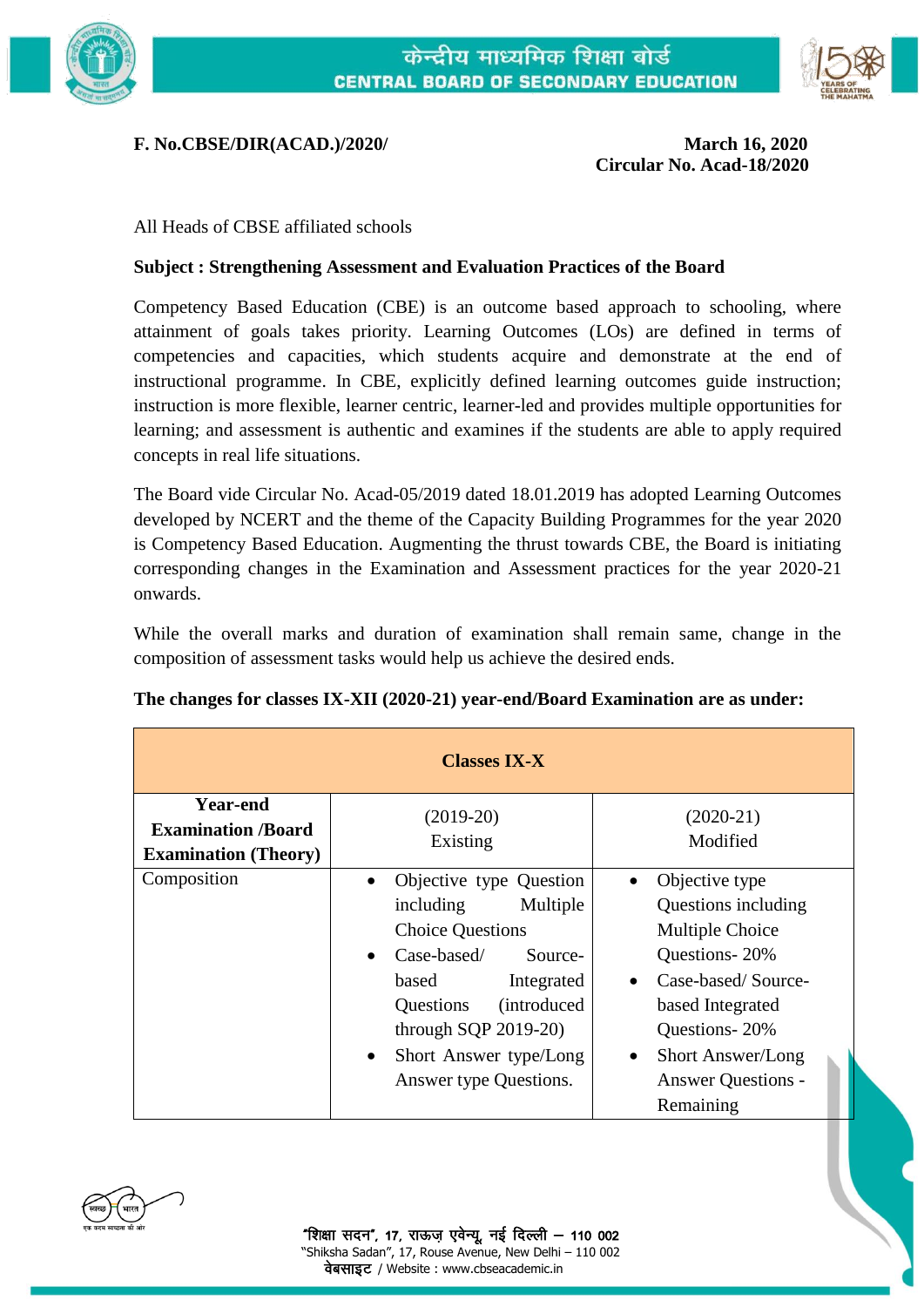



| <b>Classes XI-XII</b>                                               |                                                                                                                                                                  |                                                                                                                                                                                                                                              |  |
|---------------------------------------------------------------------|------------------------------------------------------------------------------------------------------------------------------------------------------------------|----------------------------------------------------------------------------------------------------------------------------------------------------------------------------------------------------------------------------------------------|--|
| <b>Year-end Examination</b><br><b>Board Examination</b><br>(Theory) | $(2019-20)$<br>Existing                                                                                                                                          | $(2020-21)$<br>Modified                                                                                                                                                                                                                      |  |
| Composition                                                         | Objective type Questions<br>$\bullet$<br>Multiple<br>including<br><b>Choice Questions</b><br>Short Answer type/Long<br>$\bullet$<br><b>Answer type Questions</b> | Objective<br>type<br>$\bullet$<br>including<br>Multiple<br>Choice<br>Questions-<br>20%<br>Case-based/Source-<br>$\bullet$<br>based Integrated<br>Questions-10%<br>Short<br>Answer/Long<br>$\bullet$<br>Answer<br>type<br>questions-Remaining |  |

Curriculum document for the Academic Session 2020-21 to be released in March, 2020 will reflect the respective changes for the individual subjects.

**(Dr. Joseph Emmanuel) Director (Academics)** 

Copy with a request to respective Heads of Directorates/KVS/NVS/CTSA as indicated below to also disseminate the information to all concerned schools under their jurisdiction:

- 1. The Commissioner, Kendriya Vidyalaya Sangathan,18-Institutional Area, Shaheed Jeet Singh Marg, ND-16.
- 2. The Commissioner, Navodaya Vidyalaya Samiti, B-15, Sector-62, Institutional Area, Noida-201309
- 3. The Director of Education, Directorate of Education, Govt. of NCT of Delhi, Old Secretariat, Delhi-110 054.
- 4. The Director of Public Instructions (Schools), Union Territory Secretariat, Sector 9, Chandigarh-160 017
- 5. The Director of Education, Govt. of Sikkim, Gangtok, Sikkim –737101
- 6. The Director of School Education, Govt. of Arunachal Pradesh, Itanagar –791 111.
- 7. The Director of Education, Govt. of A&N Islands, Port Blair 744101
- 8. Under Secretary (EE-I), MHRD, Govt. of India, Department of SE&L, Shastri Bhawan, New Delhi-01
- 9. The Director of Education, S.I.E., CBSE Cell, VIP Road, Junglee Ghat, P.O. 744103, A&N Island
- 10. The Director, Central Tibetan School Administration, ESSESS Plaza, Community Centre, Sector 3, Rohini
- 11. The Additional Director General of Army Education, A Wing, Sena Bhawan, DHQ, PO, New Delhi-110001

"शिक्षा सदन", 17, राऊज एवेन्यू, नई दिल्ली – 110 002 "Shiksha Sadan", 17, Rouse Avenue, New Delhi – 110 002 वेबसाइट / Website : www.cbseacademic.in